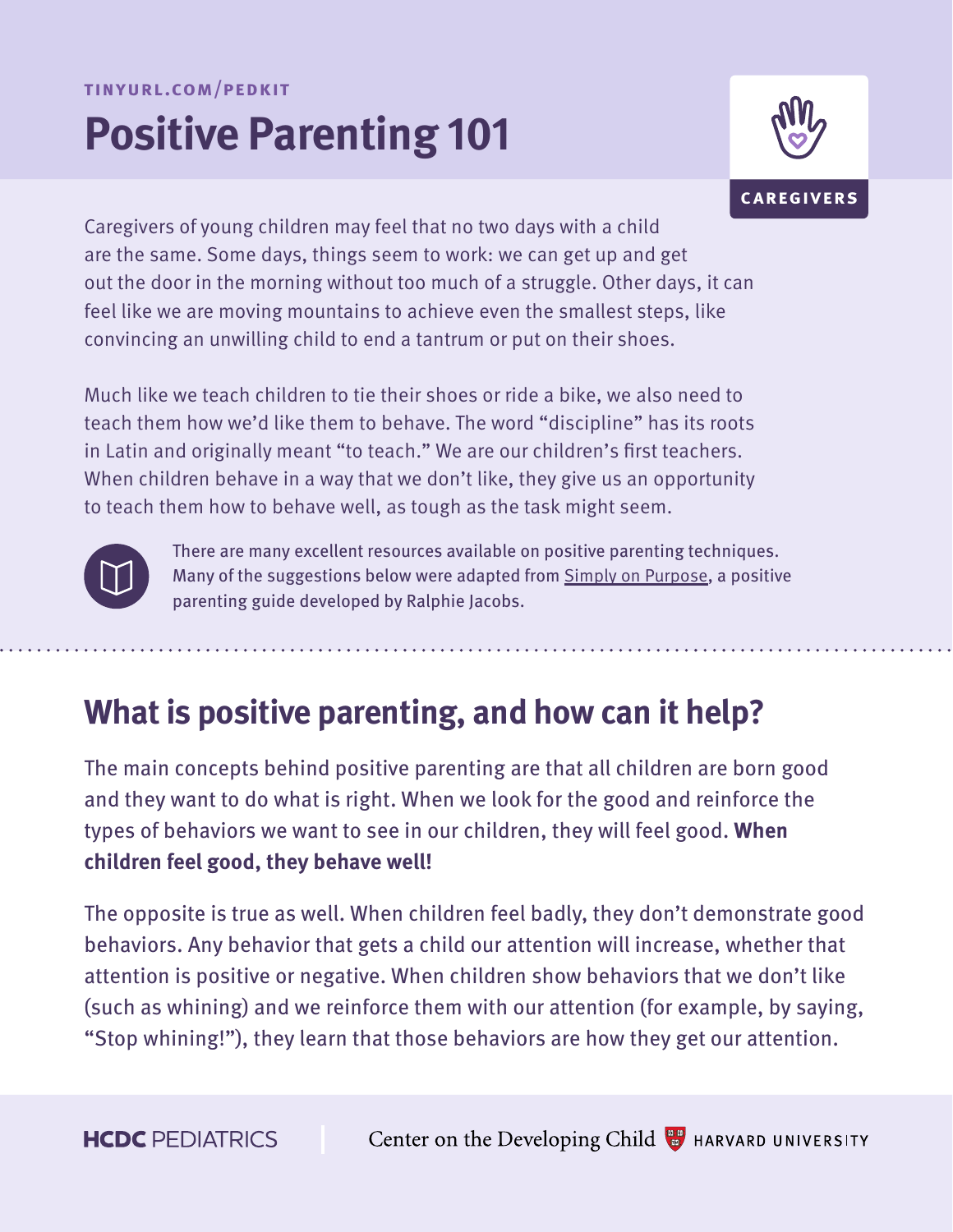That behavior is reinforced, so children are likely to do it again, especially if another behavior (like playing quietly on the rug) doesn't get a reaction from us.

In the end, the strongest reinforcer of any behavior is an adult's attention. So, water the flowers, not the weeds! If a child demonstrates a behavior that you like, praise it specifically. Notice when a child behaves well and tell them!

# **10 positive parenting tips:**

**1**

**2**

**3**

## **reward behaviors you want to see with attention**

If a young child is sitting and playing quietly with toys, take a pause for 3-4 minutes and sit beside them. Ask them what they're playing, and ask which car (or doll, or block) you can use. Follow their lead and allow them to direct the play. After a few minutes, say that you're going to finish your work and that you'll check in soon. You've shown them that playing quietly on the floor gets your attention.



#### **reward good listening with special activities**

When you ask toddlers, who typically have trouble with transitions, to put their shoes on, and they happen to do it the first time they are asked, say "Thank you so much for putting your shoes on right away! You were so quick that now we have time to read a story before we go outside."

# **reward gentle touch with recognition & praise**

When an older sibling who's struggling to adjust to a new baby touches the baby gently, say, "I love seeing you use gentle hands with the baby. You're such a kind big sibling!" This not only reinforces a desired behavior, but also tells the child how you want them to behave in the future. ("You're such a kind big sibling" rather than "Don't hit the baby!")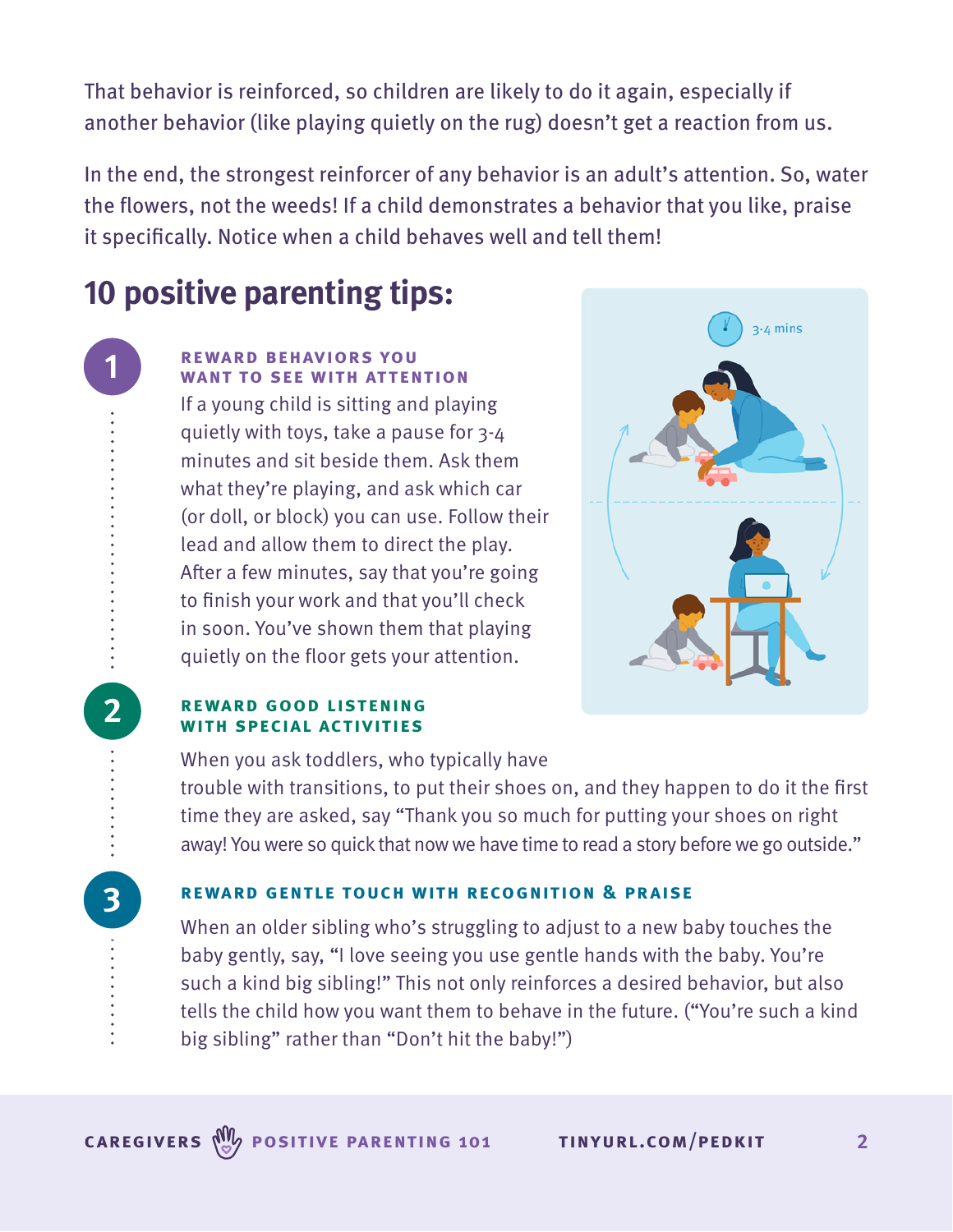#### **avoid naming unwanted behavior**

**4**

**5**

**6**

When the same sibling chooses to give the baby a bop on the head, resist the temptation to give negative attention by correcting the bad behavior. This moment is an opportunity to teach empathy and kindness. Don't react to the child who hit; instead, go to pick up and comfort the baby. Tell the baby, "I'm so sorry that you are hurt. Let me give you a kiss."

Later, when the older sibling is calm, you can read books about using gentle hands and talk about how happy it makes you when they give you hugs and kisses. When the child is calm, show them a pillow or cushion they can hit if they feel the need



to use rough hands. Tell them what a great big sibling they are. Avoid naming and framing the behavior you don't want to see. Instead of "Don't hit the baby," try "I love when you use gentle hands."

#### **praise the directions that were followed**

When you ask a child to come into the room for dinner and they stomp the whole way, say "Thank you for coming when I asked!" The child is doing what you asked. Later, when they are calmer, the child will remember that you were calm and in control.

### **praise good behavior**

If a child is holding your hand in a parking lot or while crossing a street, tell them what you see. "I love it when you stay right next to me!"